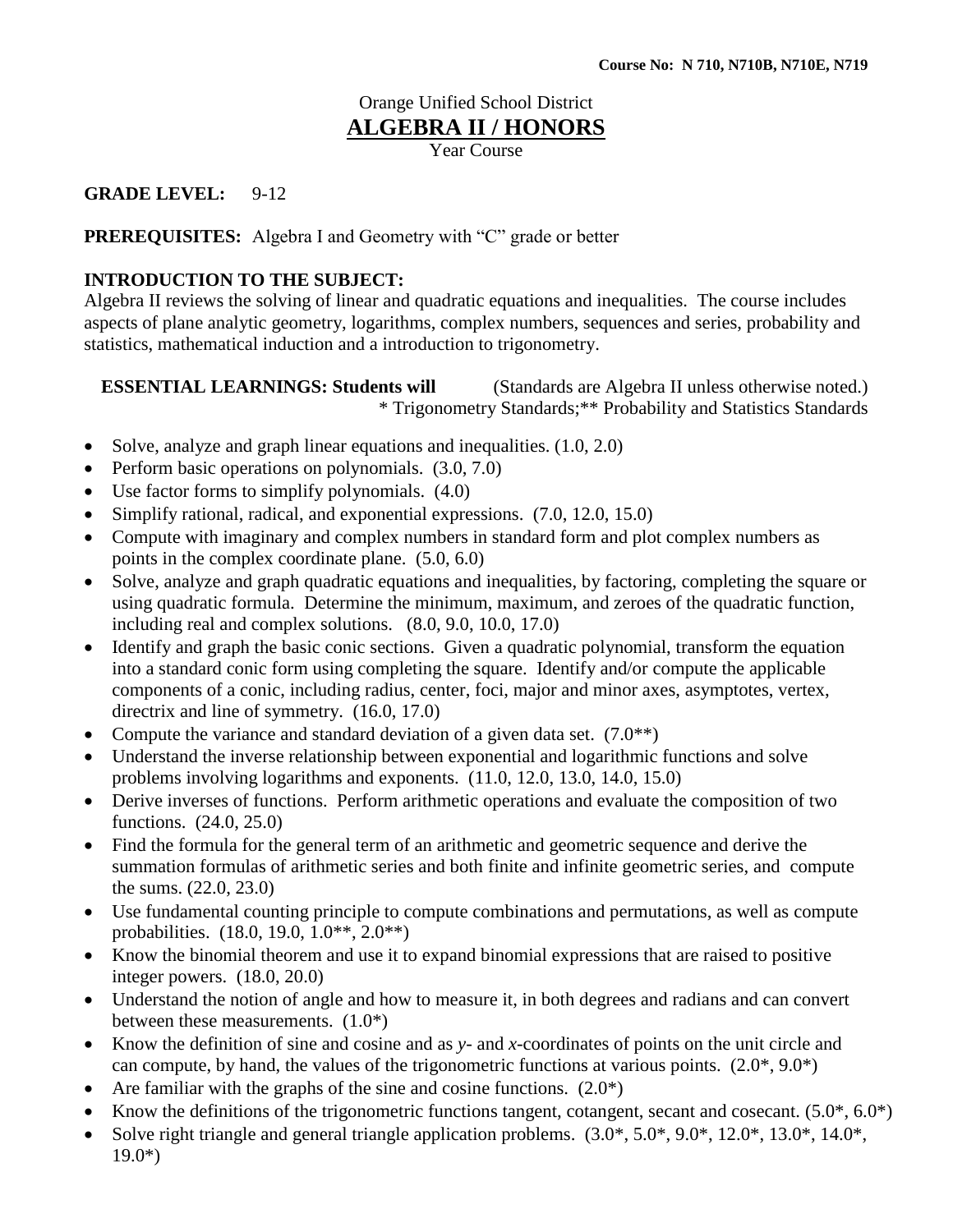## **COURSE OVERVIEW AND APPROXIMATE UNIT TIME ALLOTMENTS:**

## **ASSESSMENT BLUEPRINT:**

| <b>Semester</b> |      | <b>Standard</b>                                                                            | <b>No. Items in Test</b> |
|-----------------|------|--------------------------------------------------------------------------------------------|--------------------------|
|                 | 1.0  | Equations and inequalities involving absolute value                                        |                          |
|                 | 2.0  | Systems of linear equations and inequalities                                               |                          |
|                 | 3.0  | Operations on polynomials                                                                  |                          |
|                 | 4.0  | Factor difference of squares/perfect square trinomials, sum and<br>difference of two cubes |                          |
|                 | 5.0  | Relationship of real and complex numbers; plot complex                                     |                          |
|                 | 6.0  | Operations with complex numbers                                                            | 3                        |
|                 | 7.0  | Operations/Simplify rational expressions with monomial/<br>polynomial denominators         |                          |
|                 | 8.0  | Solve and graph quadratic equations                                                        |                          |
|                 | 15.0 | Algebraic statements: true—always, sometimes, never                                        |                          |

## **FIRST SEMESTER REGULAR BLOCK**

| Chapter 1 & 2.1-2.5                                                                                                                                                                                                                                                 | Basic Concepts of Algebra<br>(Proof is optional)                             | 15 days 8 days  |                          |  |  |
|---------------------------------------------------------------------------------------------------------------------------------------------------------------------------------------------------------------------------------------------------------------------|------------------------------------------------------------------------------|-----------------|--------------------------|--|--|
| Chapter 3                                                                                                                                                                                                                                                           | <b>Linear Equations and Functions</b>                                        | 14 days         | 7 days                   |  |  |
| Chapter 4                                                                                                                                                                                                                                                           | Products and Factors of Polynomials                                          | 12 days         | 6 days                   |  |  |
|                                                                                                                                                                                                                                                                     | Chapters 5.1-5.5, 8.3-8.4, 5.6-5.9 Rational Expressions Dividing Polynomials | 16 days         | 8 days                   |  |  |
| Chapter 6 & Complex Graphing Irrational and Complex Numbers<br>13 days<br>6 days<br>(Suggestion: include extra section at the end of Chapter 6 on absolute value of a complex number.<br>Also, graphing of a complex number—see top of page 680 from Section 14-4.) |                                                                              |                 |                          |  |  |
| <b>Chapter 7.1-7.4</b>                                                                                                                                                                                                                                              | <b>Solving Quadratic Equations</b>                                           | 7 days          | 3 days                   |  |  |
| Chapter 15.1-15.4                                                                                                                                                                                                                                                   | <b>Statistics</b>                                                            | 5 days          | 2 days                   |  |  |
| Assemblies, testing, final exams                                                                                                                                                                                                                                    | TOTAL                                                                        | 82 days         | 40 days<br>8 days 5 days |  |  |
|                                                                                                                                                                                                                                                                     |                                                                              | 90 days 45 days |                          |  |  |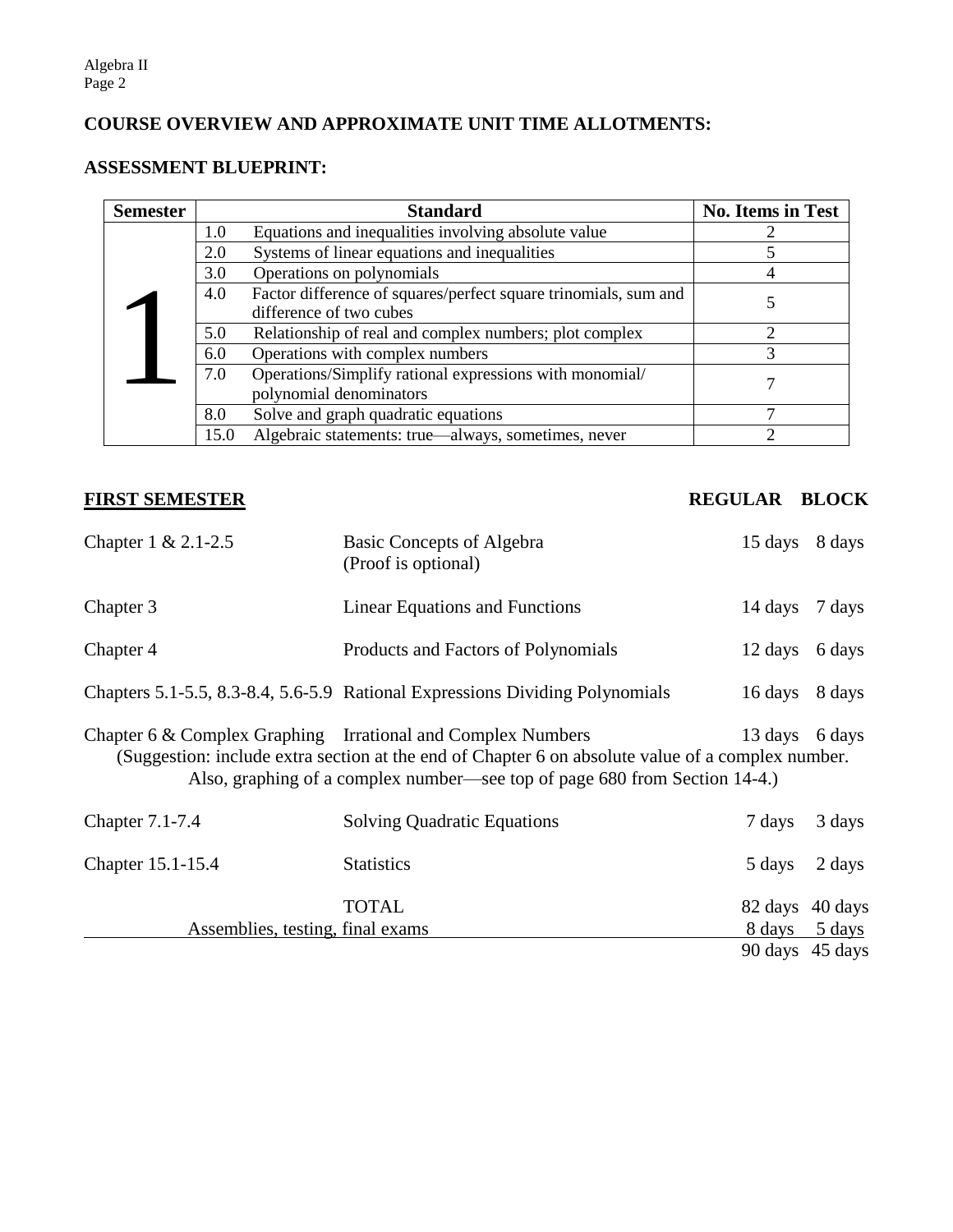#### **SECOND SEMESTER**

## **ASSESSMENT BLUEPRINT:**

|                          | <b>Semester</b> |                                                                    |                         | <b>Standard</b>                                                                                    |                | <b>No. Items in Test</b>         |                  |
|--------------------------|-----------------|--------------------------------------------------------------------|-------------------------|----------------------------------------------------------------------------------------------------|----------------|----------------------------------|------------------|
|                          |                 | 9.0                                                                |                         | Effect on parabola of changing a coefficient                                                       |                | 2                                |                  |
|                          |                 | Graph quadratic functions; maxima, minima, zeros<br>10.0           |                         |                                                                                                    |                | $\overline{2}$                   |                  |
|                          |                 | Relationship between/solve exponents and logarithms<br>11.1        |                         | $\overline{7}$                                                                                     |                |                                  |                  |
|                          |                 | 12.0                                                               |                         | Fractional exponents; exponential functions                                                        |                | 4                                |                  |
|                          |                 | 13.0<br>Translate between logarithms in any base                   |                         |                                                                                                    |                |                                  |                  |
|                          |                 | Algebraic statements: true-always, sometimes, never<br>15.0        |                         |                                                                                                    |                |                                  |                  |
|                          |                 | 16.0<br>Graph depends on coefficients of quadratic equation        |                         |                                                                                                    |                | 1                                |                  |
|                          |                 | Recognize equation of circle, ellipse, parabola, hyperbola<br>17.0 |                         | 1                                                                                                  |                |                                  |                  |
|                          |                 | 18.0                                                               |                         | Combinations and permutations                                                                      |                | $\overline{2}$                   |                  |
|                          |                 | 19.0                                                               |                         | Compute probabilities                                                                              | $\overline{2}$ |                                  |                  |
|                          |                 | 20.0                                                               | <b>Binomial</b> theorem |                                                                                                    |                | $\overline{2}$<br>$\overline{2}$ |                  |
|                          |                 | General term/sums of arithmetic/geometric series<br>22.0           |                         |                                                                                                    |                |                                  |                  |
|                          |                 | 24.0                                                               |                         | Functional concepts (composition); operations                                                      |                | $\overline{2}$                   |                  |
|                          |                 | 25.0                                                               |                         | Properties to justify steps                                                                        |                | 1                                |                  |
|                          |                 |                                                                    |                         | PS1.0 Independent events; solve for probabilities                                                  |                | 1                                |                  |
|                          |                 |                                                                    |                         | PS2.0 Conditional probability                                                                      |                | 1                                |                  |
|                          |                 |                                                                    |                         | TR1.0 Angle measure in degrees and radians                                                         |                | $\overline{2}$                   |                  |
|                          |                 |                                                                    |                         | TR9.0 Compute values of trigonometric functions (by hand)                                          |                | $\sqrt{2}$                       |                  |
|                          |                 |                                                                    |                         | TR12.0 Determine unknown sides or angles in right triangles                                        |                | $\overline{2}$                   |                  |
| Chapter 9.1-9.2, 9.4-9.6 |                 | Chapters 7.5-7.7, 8.5, 8.7, 9.3                                    |                         | Conic Sections: Circle, Ellipse, Hyperbola<br>Parabolas                                            |                | 8 days<br>9 days                 | 4 days<br>4 days |
| <b>Chapter 9.7-9.9</b>   |                 |                                                                    |                         | <b>Solving Systems</b><br>(Suggestion: Revisit Conics based on need.)                              |                | 6 days                           | 3 days           |
| Chapter 10               |                 |                                                                    |                         | <b>Exponential and Logarithmic Functions</b>                                                       |                | 12 days                          | 6 days           |
| Chapter 11.1-11.6        |                 |                                                                    |                         | Sequences and Series<br>(Suggestion: revisit exponential and logarithmic functions based on need.) |                | 9 days                           | 5 days           |
|                          |                 | Chapters 15.5-15.10, 11.7-11.8                                     |                         | Counting & Probability/Binomial Expansion                                                          |                | 9 days                           | 4 days           |
| Chapter 12               |                 |                                                                    |                         | <b>Triangle Trigonometry</b>                                                                       |                | 13 days                          | 6 days           |
| Chapter 13.1-13.6        |                 |                                                                    |                         | Unit Circle & Graphing Trigonometric Functions                                                     |                | 9 days                           | 5 days           |
|                          |                 |                                                                    |                         | <b>TOTAL</b>                                                                                       |                |                                  | 75 days 37 days  |
|                          |                 |                                                                    |                         | Assemblies, testing, final exams                                                                   |                |                                  | 15 days 8 days   |
|                          |                 |                                                                    |                         |                                                                                                    |                |                                  | 90 days 45 days  |

Algebra II Page 4

**DATE OF LAST CONTENT REVISION:** April 2001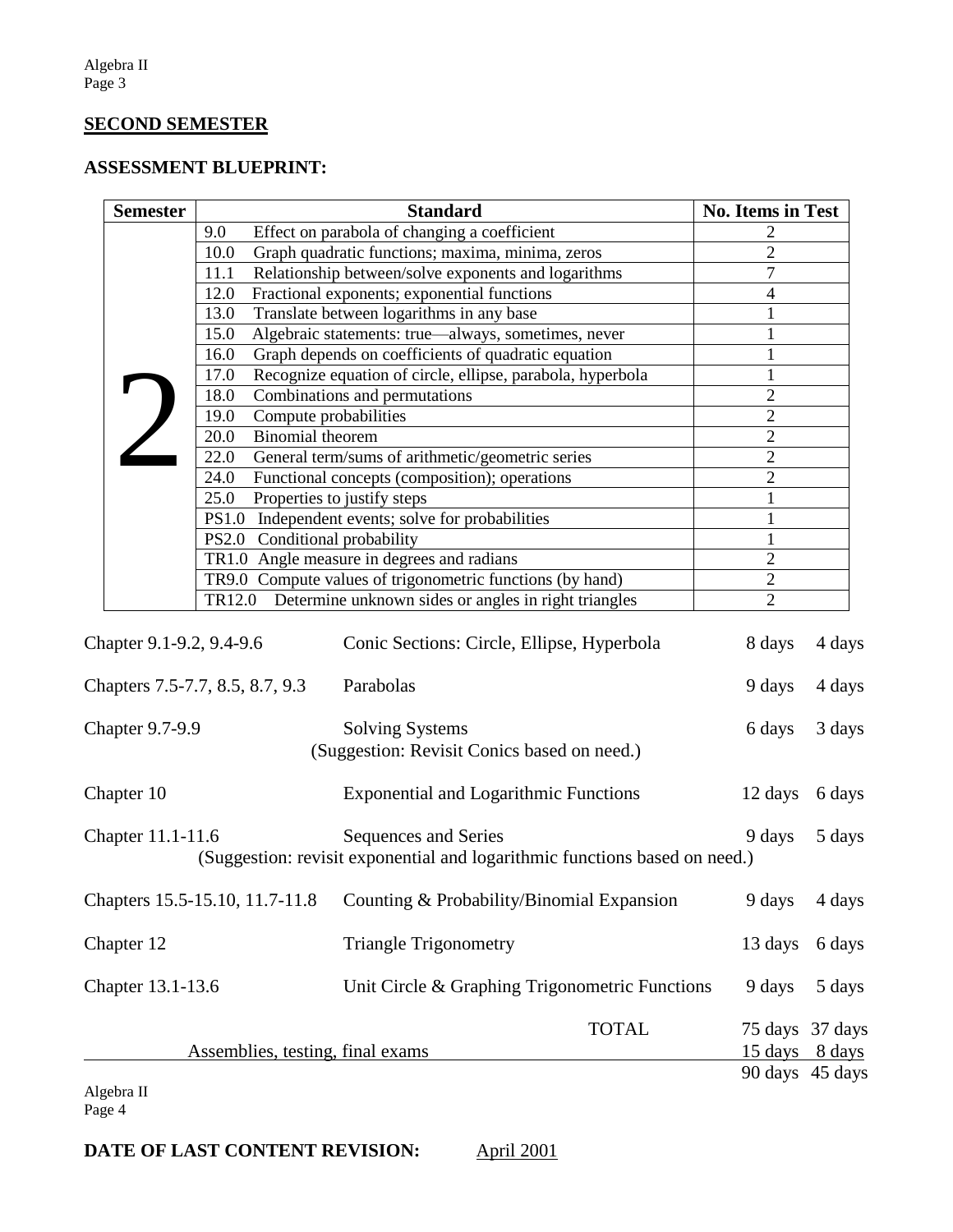## **DATE OF CURRENTCONTENT REVISION:** March 2010

## **DATE OF BOARD APPROVAL:** June 14, 2001

## **CALIFORNIA STANDARDS TEST—ALGEBRA II**

(Blueprint adopted by the State Board of Education 10/02)

|            | <b>CALIFORNIA CONTENT STANDARDS: ALGEBRA II</b>                                                                                                                                                                                                                                                                                                                                               | # of<br><b>Items</b>    |
|------------|-----------------------------------------------------------------------------------------------------------------------------------------------------------------------------------------------------------------------------------------------------------------------------------------------------------------------------------------------------------------------------------------------|-------------------------|
|            | This discipline complements and expands the mathematical content and concepts of<br>Algebra I and Geometry. Students who master Algebra II will gain experience with<br>algebraic solutions of problems in various content areas, including the solution of<br>systems of quadratic equations, logarithmic and exponential functions, the binomial<br>theorem, and the complex number system. |                         |
| Algebra II |                                                                                                                                                                                                                                                                                                                                                                                               | 60                      |
| $1.0*$     | Students solve equations and inequalities involving absolute value.                                                                                                                                                                                                                                                                                                                           | 1                       |
| $2.0*$     | Students solve systems of linear equations and inequalities (in two or three<br>variables) by substitution, with graphs, or with matrices.                                                                                                                                                                                                                                                    | 5                       |
| $3.0*$     | Students are adept at operations on polynomials, including long division.                                                                                                                                                                                                                                                                                                                     | $\overline{\mathbf{4}}$ |
| $4.0*$     | Students factor polynomials representing the difference of squares, perfect square<br>trinomials, and the sum and difference of two cubes.                                                                                                                                                                                                                                                    | $\overline{\mathbf{3}}$ |
| $5.0*$     | Students demonstrate knowledge of how real and complex numbers are related both<br>arithmetically and graphically. In particular, they can plot complex numbers as<br>points in the plane.                                                                                                                                                                                                    | $\boldsymbol{2}$        |
| $6.0*$     | Students add, subtract, multiply, and divide complex numbers.                                                                                                                                                                                                                                                                                                                                 | $\mathbf{3}$            |
| $7.0*$     | Students add, subtract, multiply, divide, reduce, and evaluate rational expressions<br>with monomial and polynomial denominators and simplify complicated rational<br>expressions, including those with negative exponents in the denominator.                                                                                                                                                | 6                       |
| $8.0*$     | Students solve and graph quadratic equations by factoring, completing the square, or<br>using the quadratic formula. Students apply these techniques in solving word<br>problems. They also solve quadratic equations in the complex number system.                                                                                                                                           | $\overline{\mathbf{4}}$ |
| $9.0*$     | Students demonstrate and explain the effect that changing a coefficient has on the<br>graph of quadratic functions; that is, students can determine how the graph of a<br>parabola changes as a, b, and c vary in the equation $y = a(x-b)^2 + c$ .                                                                                                                                           | $\overline{2}$          |
| $10.0*$    | Students graph quadratic functions and determine the maxima, minima, and zeros of<br>the function.                                                                                                                                                                                                                                                                                            | $\overline{\mathbf{4}}$ |
|            | Standard Set 11.0* Students prove simple laws of logarithms.                                                                                                                                                                                                                                                                                                                                  |                         |
|            | 11.1* Students understand the inverse relationship between exponents and logarithms, and<br>use this relationship to solve problems involving logarithms and exponents.                                                                                                                                                                                                                       | $\mathbf{3}$            |
| $11.2*$    | Students judge the validity of an argument according to whether the properties of<br>real numbers, exponents, and logarithms have been applied correctly at each step.                                                                                                                                                                                                                        | $21/2**$                |
| $12.0*$    | Students know the laws of fractional exponents, understand exponential functions,<br>and use these functions in problems involving exponential growth and decay.                                                                                                                                                                                                                              | $\mathbf{3}$            |
| 13.0       | Students use the definition of logarithms to translate between logarithms in any base.                                                                                                                                                                                                                                                                                                        | $\mathbf{1}$            |
| 14.0       | Students understand and use the properties of logarithms to simplify logarithmic<br>numeric expressions and to identify their approximate values.                                                                                                                                                                                                                                             | $\boldsymbol{2}$        |
| $15.0*$    | Students determine whether a specific algebraic statement involving rational<br>expressions, radical expressions, or logarithmic or exponential functions is<br>sometimes true, always true, or never true.                                                                                                                                                                                   | 4                       |